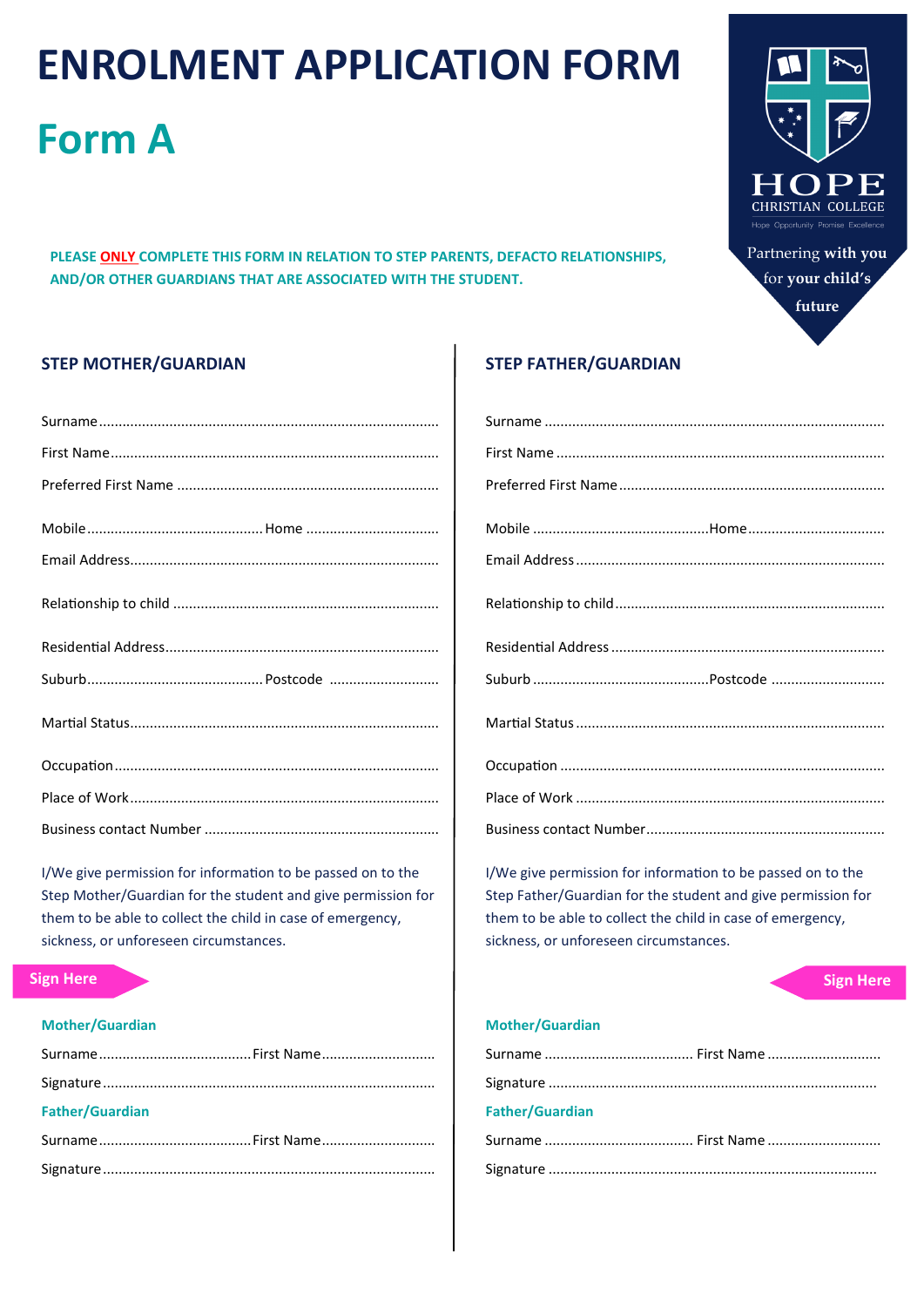# **EMERGENCY CONTACT / CHILD COLLECTION (Photo identification required)**

If either parent/guardian is unable to be contacted in an emergency, I/We give permission for the following person/s to be contacted and give information about the circumstances and if necessary to collect them from the College:

| <b>Contact 1</b> |  |
|------------------|--|
|                  |  |
| <b>Contact 2</b> |  |
|                  |  |

I/We hereby authorise the nominee to be an emergency contact.

#### **Sign Here**

#### **Mother/Guardian**

| <b>Father/Guardian</b> |  |
|------------------------|--|
|                        |  |

#### **NOMINATION OF CONSENT**

### **PLEASE TICK IF SAME AS ABOVE**

In the event you or other parent/guardian are unavailable to give consent (including and not limited to excursion forms), I/We give authorisation to:

| <b>Contact 1</b> |  |
|------------------|--|
|                  |  |
|                  |  |
| <b>Contact 2</b> |  |
|                  |  |
|                  |  |

### **DUTY OF CARE**

Due to updated Privacy Laws and the commitment of Hope Christian College's duty of care to all students, their families and our staff, please read the following information.

- College Commence at 8.35am and finishes at 3.30pm everyday. (Junior School 3.20pm)
- College access is through the main gates. These gates are open at 8.20am and locked at 8.45am. After these hours we do not allow any visitors or parents beyond the front office other than parents needing to visit the uniform shop, who are required to sign in.
- The gates are once again opened at 3.15pm in the afternoon when parents and guardians can collect their children.
- Please be reminded that the College grounds are not staffed to look after children before 8.20am and after 3.45pm. Therefore as a matter of duty of care we do not allow students to be on the property outside of these hours. Any students found on the property outside of these hours will be taken to the College Out of School Hours Care facility (OSHC) where they will be supervised until they have been collected. Please note that you will be charged for this care.
- If you need to collect your child early on any given day please write a diary note, email or phone the College Office with this request.
- All students leaving the College must be signed out by a parent/guardian or person listed on the emergency Contact/Child Collection list. Students are not allowed to sign themselves out at anytime. If someone other than a parent or guardian is to collect a student this must be communicated by a phone call or a diary note before this person arrives to collect the student. The person collecting the student will need to provide photo identification on arrival to the College Office.
- If you have students attending basketball training, homework club, choir or any other after school activities please remember that siblings not attending these sessions must be collected as normal by 3.45pm. Students remaining on site will be taken to our OSHC unit and you will be charged for this care. Children are not allowed to wait or play on the College property after College hours.